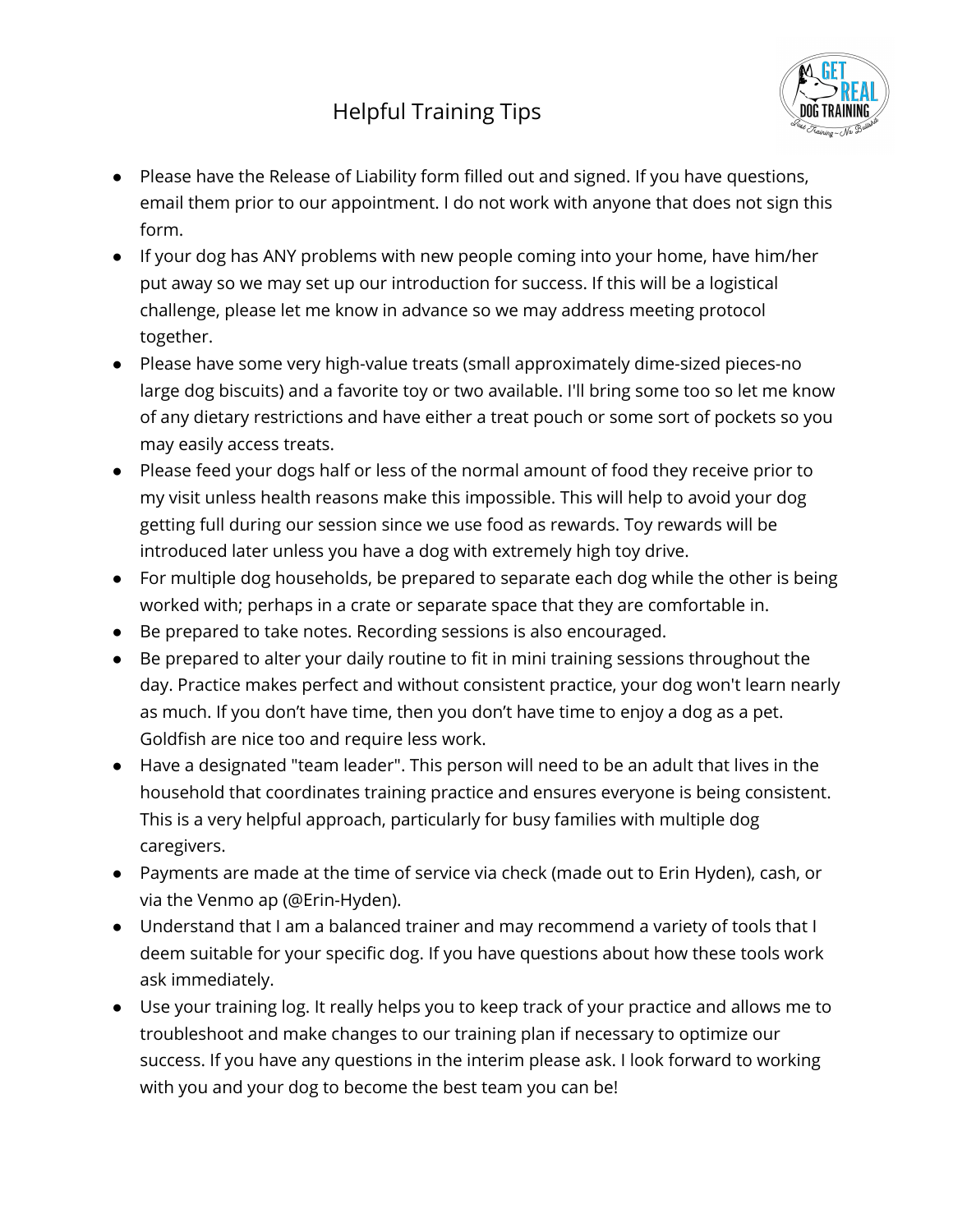### Marker Words Chart



| <b>Word</b> | <b>Marker Type</b>                                                                                                             | <b>Use</b>                                                                                                                                                                                                                                                                                                      |
|-------------|--------------------------------------------------------------------------------------------------------------------------------|-----------------------------------------------------------------------------------------------------------------------------------------------------------------------------------------------------------------------------------------------------------------------------------------------------------------|
| GOOD        | <b>Duration Marker: use to</b><br>mark the exact second the<br>dog goes into the stationary<br>command.                        | Use for sit, down, place bed<br>or any other command that<br>required a dog to stabilize<br>in a position. Ex. "Sit"-dog's<br>butt hits ground-mark the<br>butt touching the ground<br>with a "good", then reward.                                                                                              |
| YES!        | <b>Motion Marker: use to</b><br>mark the exact second a<br>dog starts to move in the<br>direction you want.                    | Use for recall (Here, Come),<br>fetch, heel, or other<br>commands that require the<br>dog to actively move to<br>comply. Ex. "Come"-dog<br>starts to run towards<br>you-mark the second the<br>dog turns to run your way,<br>then reward when they get<br>to you.                                               |
| UN-UH       | No Marker: use to mark the<br>exact second the dog<br>breaks or ignores a<br>command.                                          | Use for feedback on all<br>commands when the dog<br>messes up, eventually pair<br>with a squirt bottle, leash<br>correction etc. Ex. Your dog<br>is on it's place bed-it starts<br>to step off before the<br>release-you say un-uh the<br>second it steps off and use<br>the leash to guide the dog<br>back on. |
| <b>OKAY</b> | <b>Casual Release: use to</b><br>release a dog from a<br>stationary position<br>command without getting<br>them too pumped up. | Used for releases when you<br>want the dog to know it can<br>move, yet you don't want to<br>get the dog too excited. Ex.<br>You have guests over, you<br>make your dog sit and wait<br>until the people have<br>settled and you release your<br>dog with an "okay" to know<br>it can calmly greet.              |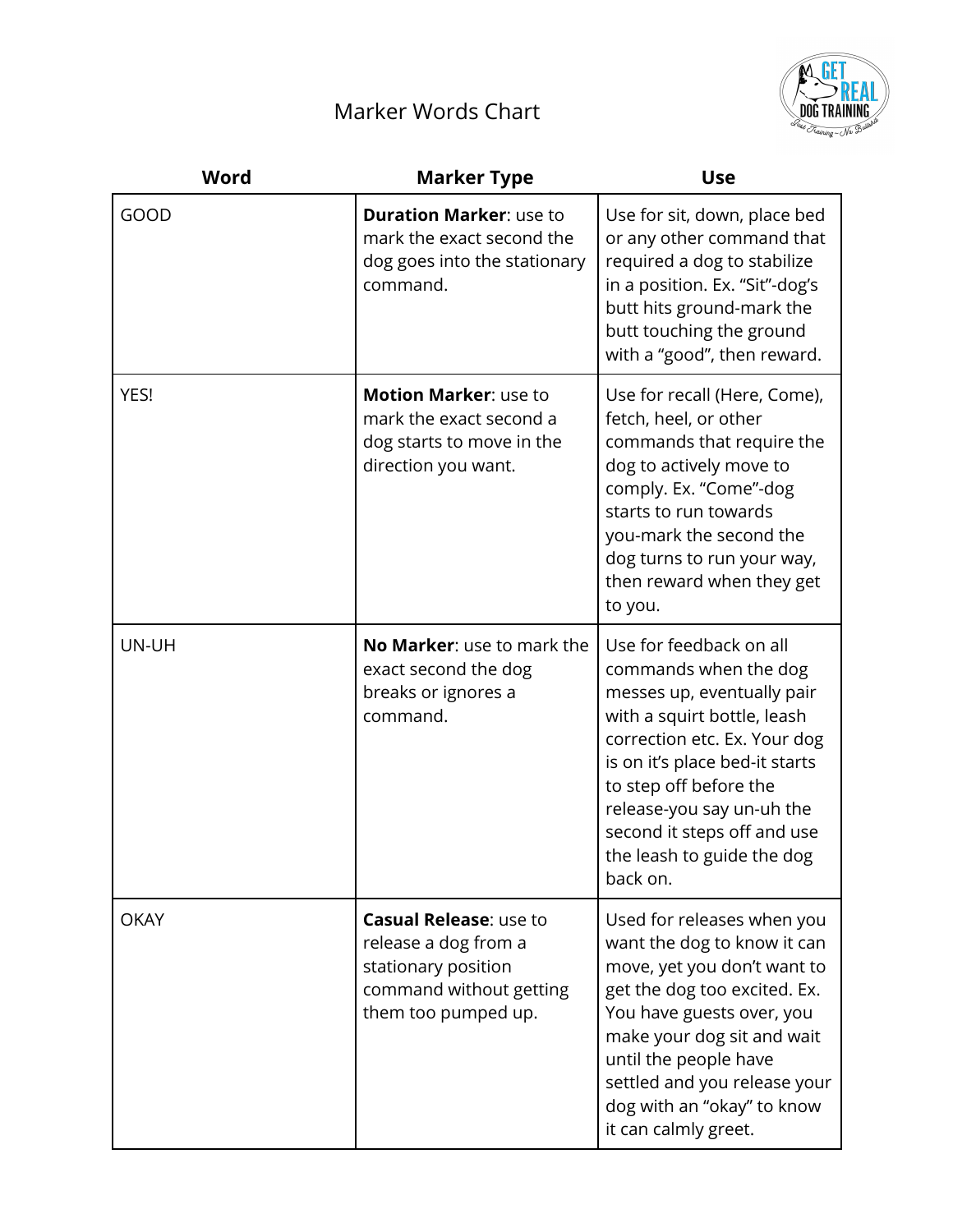## **Learning Theory 101:**

## **How Your Dog Learns is the Same Way You Learn**

#### **Classical Conditioning**

A learning process that occurs when two stimuli are repeatedly paired: a response which is at first elicited by the second stimulus is eventually elicited by the first stimulus alone. Also known as Pavlovian Conditioning.

(Example: A dog hears a bell, salivates at the sight of food, then is fed. After enough repetitions, the dog hears the bell and salivates even when no food is present.)

#### **Operant Conditioning**

 Operant Conditioning, or Skinnerian Conditioning, modifies behavior via positive and negative reinforcement. Through operant conditioning, an individual makes an association between a behavior and a consequence. It is the learning of cause and effect.

(Example: A dog is asked to sit, sits and is given a treat. A dog is asked to sit, does not sit, and it given a tap on the leash also known as a leash correction.)

 There are four ways operant conditioning can occur, commonly referred to as operant conditioning quadrants. On the next page, you will get a more detailed look at the quadrants.

 To train your dog we will pull a little bit from each category so that your dog learns what behaviors are acceptable, as well as what behaviors are not acceptable. This is sometimes called "balanced training" and we believe this is key to having a truly trained dog. If you only reward the behaviors you want to occur more often, and simply ignore the unwanted behaviors, you will likely have a bratty dog that only listens when they want to or when the surrounding stimulus is less interesting than their reward.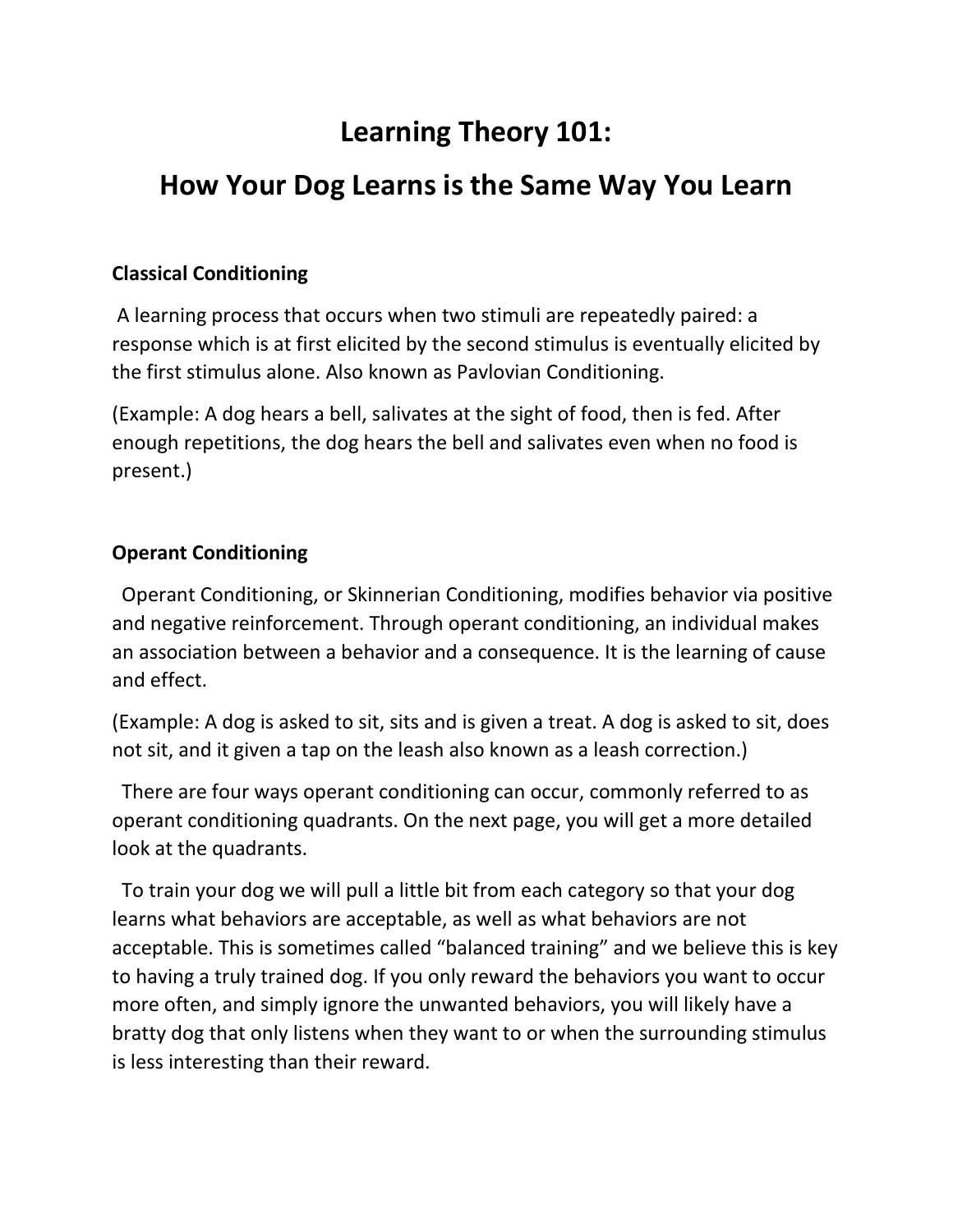# 4 Quadrants of Operant Conditioning

|                                      | Add<br>Something                               | Remove<br>Something                                          |
|--------------------------------------|------------------------------------------------|--------------------------------------------------------------|
| The Behavior<br>Occurs More<br>Often | R+<br><b>Positive</b><br>Reinforcement         | R-<br><b>Negative</b><br>Reinforcement                       |
|                                      | (Ex. Give a treat.)                            | (Ex. Lifting finger off                                      |
|                                      | P+                                             |                                                              |
| The Behavior                         | Positive                                       | <b>Negative</b>                                              |
| Occurs Less<br>Often                 | Punishment                                     | Punishment                                                   |
|                                      | Ex. Leash correction)<br>when your dog pulls.) | (Ex. Remove toy<br>when dog targets<br>hand instead of toy.) |

#### **OVERVIEW**

- If you want a behavior to occur more often, you use a reward like a treat, toy, or freedom. You can also help the dog to "escape" something unpleasant when they comply.

- If you want a behavior to occur less often, you add something unpleasant or remove something they enjoy when an unwanted behavior occurs.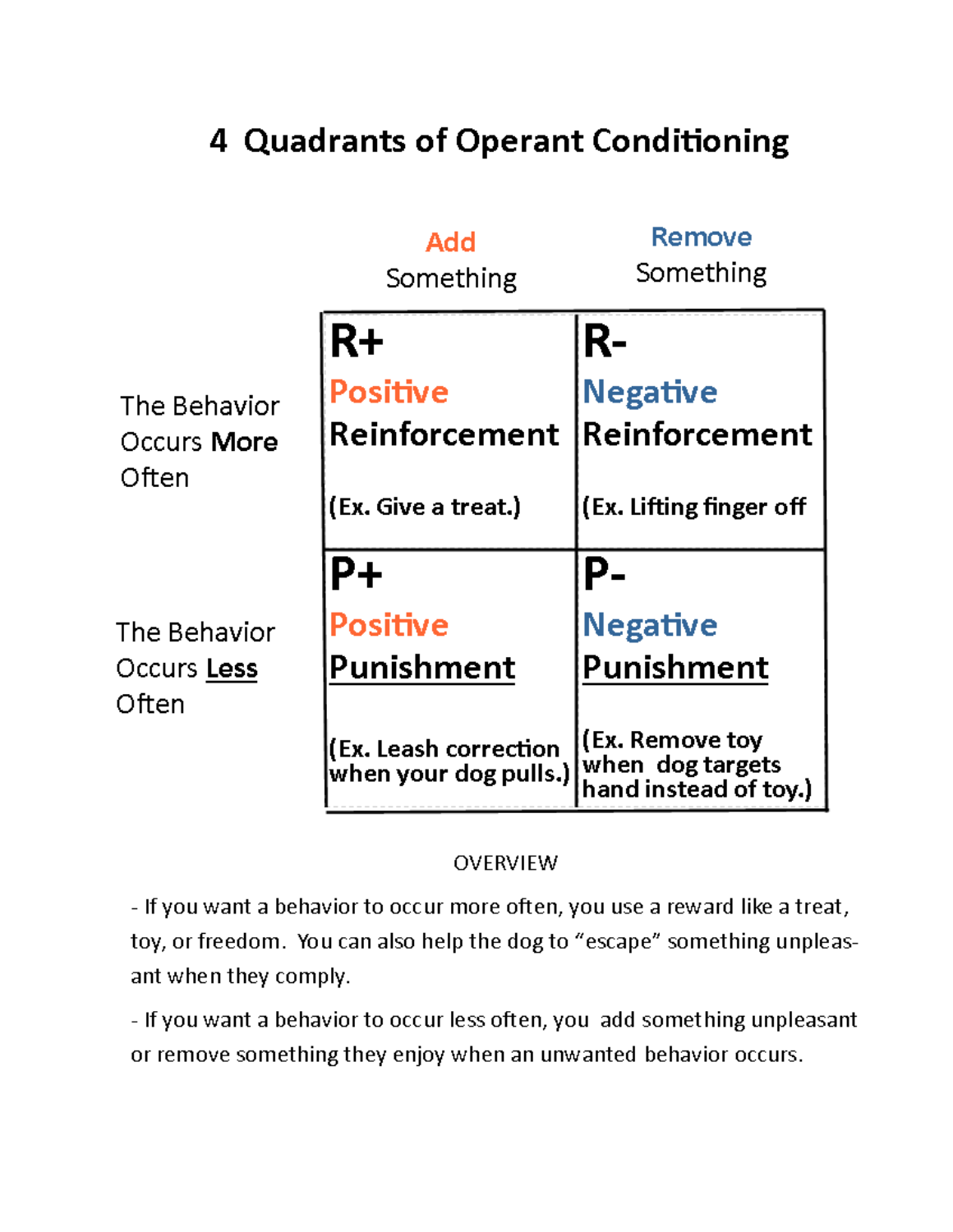## **Marker Training**

 At Get Real Dog Training, we use a system of conditioning called **marker training**. This means that we will use a pre-selected word to **mark the exact moment a behavior that we have asked for has occurred**. For example, I tell the dog to sit, as soon as it's butt hits the ground, I say "good", then I give the dog a treat. It sounds simple but in dog training, timing is everything. Here is a chart to help you to get the timing just right:



**COMMAND MARKER WORD FEED THE DOG A TREAT**

#### **Types of Markers**

**Stationary Marker:** A word that tells your dog to keep doing what you are doing, and good things will happen. I generally use **"GOOD"**.

**Release Marker:** A word that tells your dog to move out of a command or position and they will be rewarded. I generally use **"YES"**.

**Free or Release Word:** A word that means your dog is free to move. Generally, I use **"OKAY"**. The only reward given is freedom to move.

#### **Charging Your Markers**

Since we are teaching a new verbal language to a different species that mostly relies on body language or non-verbal communication to communicate, your dog won't inherently know what these words mean. To get them on the same page, we will have to "charge" our marker words. Think of these terms that we must add value to as if they are rechargeable batteries. We will have to practice the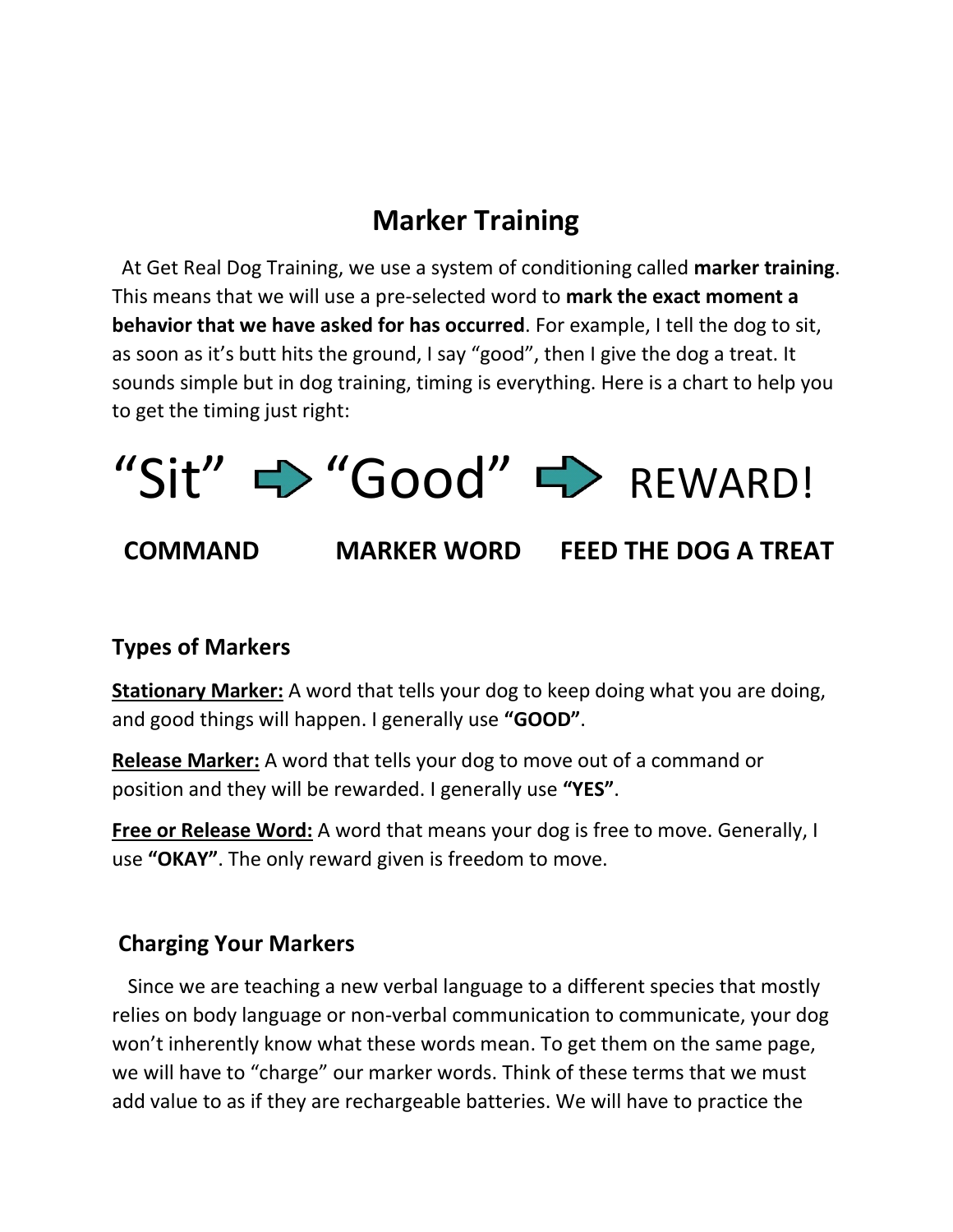word and what it means, independently of asking them for a command (another word or words that they do not yet know) to create our system of learning. It's kind of like when we first learned to speak; you started with some sounds that formed into words, but true communication skills only developed with the introduction of grammar. To help you master this skill, your trainer will show you how to charge a marker and may have you start every session practicing this until both you and your dog are clear on the meanings of each marker.